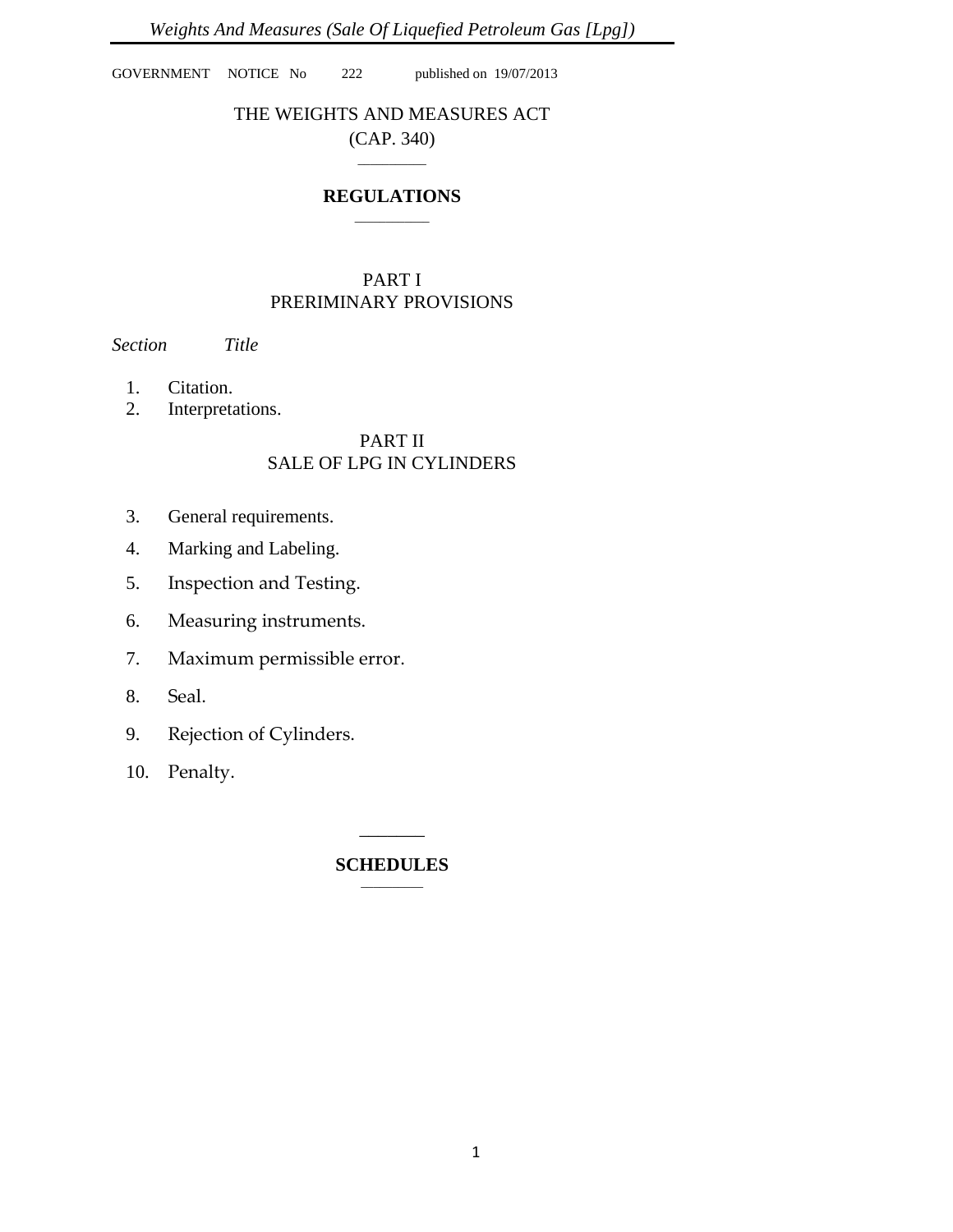# THE WEIGHTS AND MEASURES ACT

(CAP. 340)  $\overline{\phantom{a}}$ 

## **REGULATIONS \_\_\_\_\_\_\_\_\_\_\_\_\_**

## *(Made under section 54)*

#### THE WEIGHTS AND MEASURES (SALE OF LIQUEFIED PETROLEUM GAS [LPG]) REGULATIONS, 2013

## PART I PRELIMINARY PROVISIONS

Citation **1.** These Regulations may be cited as the Weights and Measures (Sale of Liquefied Petroleum Gas) Regulations, 2013.

Interpretati Interpretati **2.** In these Regulations, unless the context requires ons otherwise-

"Act'' means the Weights and Measures Act;

- "Assizer" means a Weights and Measures Officer appointed under section 14(2) of the Act;
- "Bulk LPG storage" means a provision of storage facilities where more than 1,000 kg of LPG is stored in a pressure vessel;
- "commissioner" means the Commissioner for Weights and Measures appointed under section14(1) of the Act;
- "cylinder" means any portable or stationery pressure container, together with all of its permanent supports and attachments installed for the storage and handling of LPG;
- "cylinder shell" means container without a valve or any other readily detachable part such as a valve protection cap, boot or shroud;
- "dealer" means any person conducting LPG retail business under the agency of a super dealer;
- "dealership agreement" means the contractual arrangement that establishes, *inter alia*, an exclusive relationship between a wholesaler and a super dealer or between a super dealer and a dealer with respect to the purchase and sale of LPG and it shall contain the minimum mandatory requirements set out by EWURA;
- "EWURA" means Energy and Water Utilities Regulatory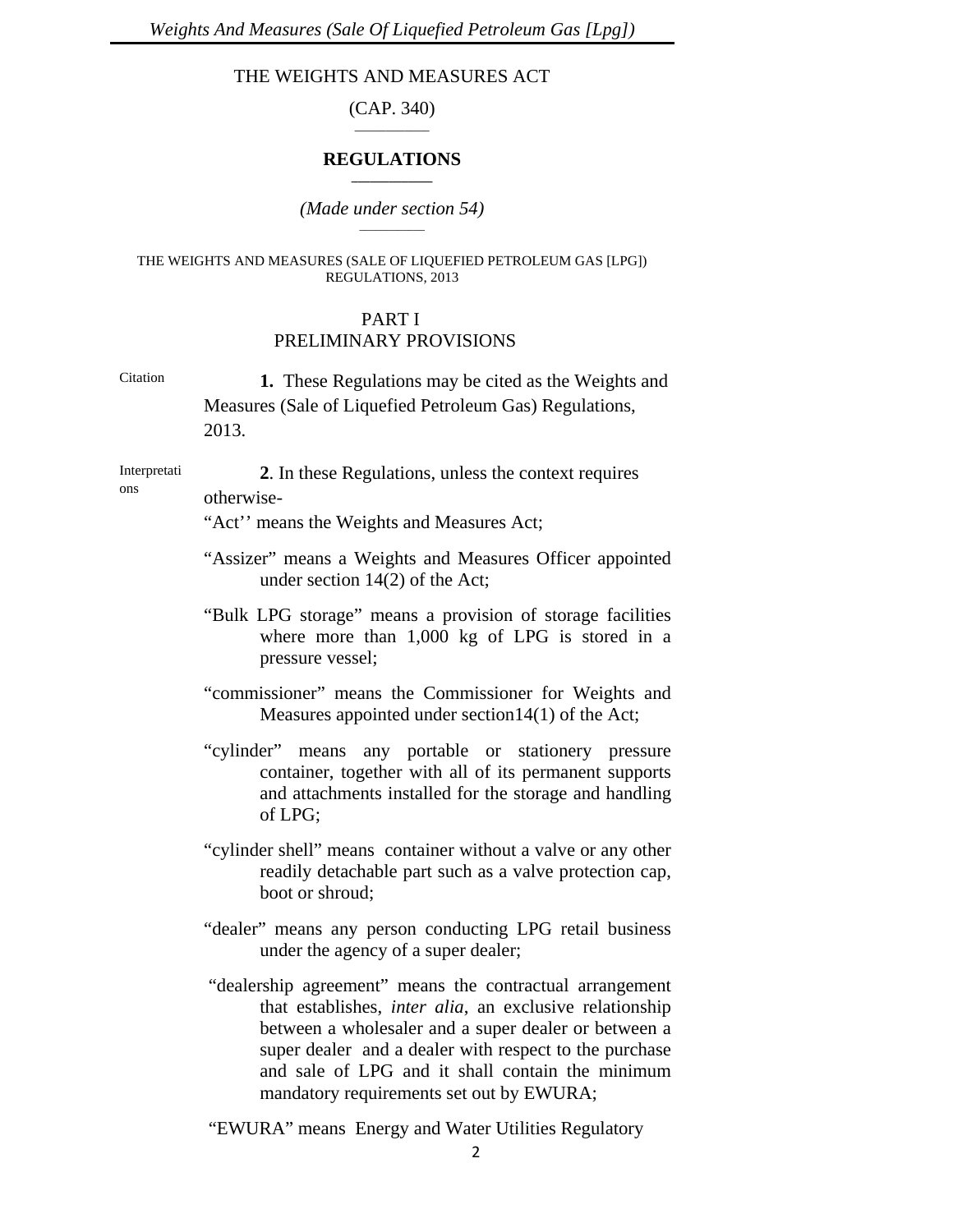Authority;

- "gross weight" means the weight of any goods including the weight of its container;
- "SI Units'' means the International System of Units as approved by the General Conference on Weights and Measures and which are specified in regulations made under this Act;

"filler'' means a device used to fill gas;

- "Liquefied Petroleum Gas" ("LPG") means any material having a vapour pressure not exceeding that allowed for commercial propane and composed predominantly of the following hydrocarbons, either by themselves or as mixtures, propane, propylene, butane and butylenes;
- "inspection lot" means a batch which is a definite quantity of the some prepackages produce at one time under conditions that are presumed uniform and from which a sample is drawn and inspected to determine conformance with specified criteria for acceptance or rejection of the inspection as a whole;
- "metrological supervision" means legal control exercised by an inspector on checking the correctness of quantities of LPG imported through any border by pressure vessel, amount distributed by any means including bulk LPG storage, cylinders and labeling on cylinders;
- "mark" means hard- stamping, embossing or embedding of cylinders;
- "net weight" means the weight of any goods excluding the weight of its container;
- "premises" includes any land or any building or other structure, and includes train, boat, ship, aircraft or any other vehicle except premises used solely as a dwelling house;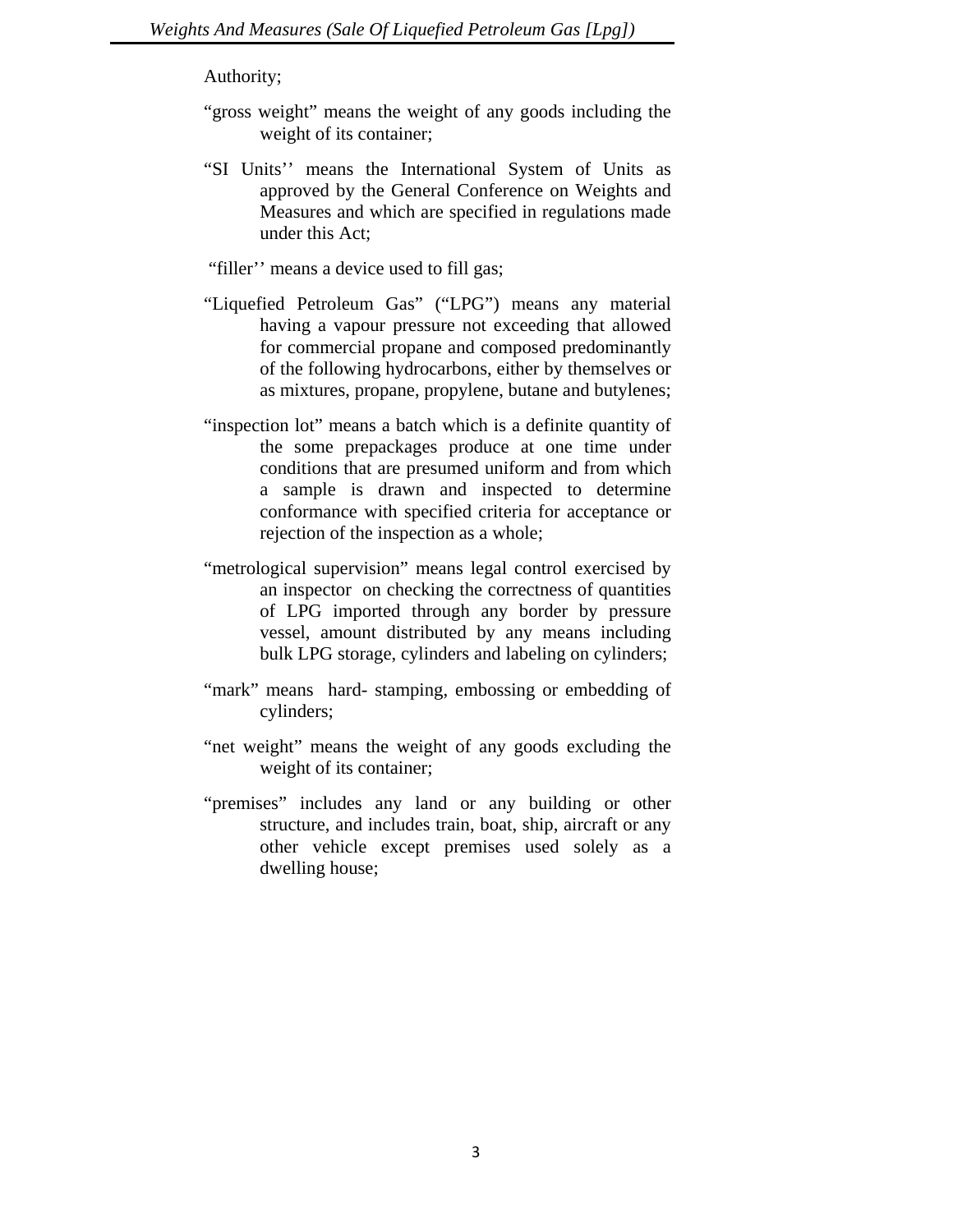- "refilling center" means a facility operated by a wholesaler or a super dealer and dully authorized by EWURA to decant LPG cylinders;
- "super dealer" means any person who either handles at any one time not less than three thousand kilogram's of LPG or has a re-filling center and who has a dealership agreement with a wholesaler and shall have the rights and obligation to-
	- (a) store, handle and sell LPG to a dealer;
	- (b) sell LPG in cylinder or in bulk to a customer; or
	- (c) re-fill LPG to customer through a re-filling center.

''weight'' means the force on the object due to gravity;

"wholesaler" means any person that imports, stores, handles, fills, decants and sells LPG directly to a bulk customer or a super dealer.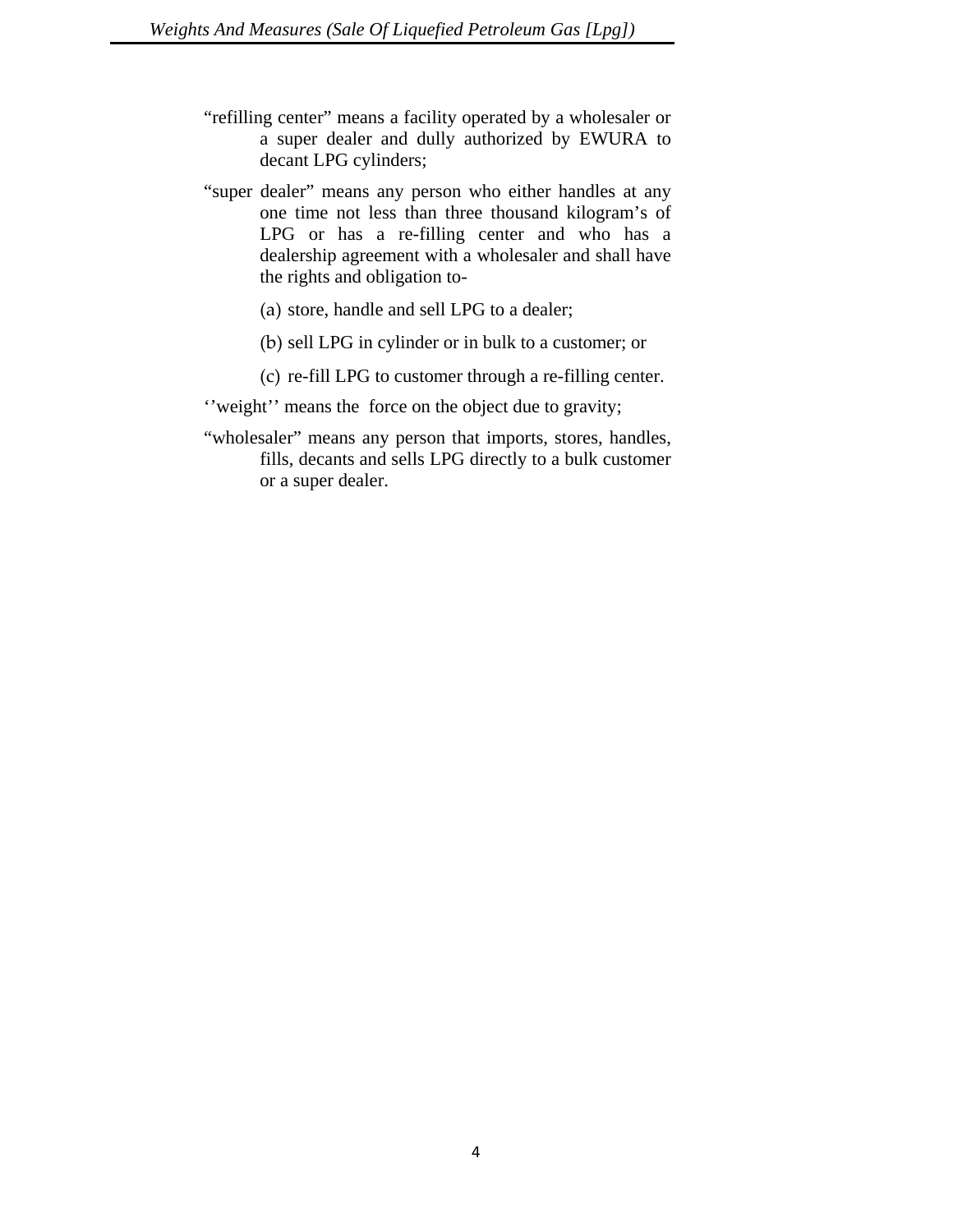## PART II

# SALE OF LPG IN CYLINDERS

General requirements

**3**.-(1) The tare weight, net weight and gross weight shall be in SI Units and-marked or painted conspicuously.

 (2) Any cylinder shall be examined and measured to ascertain the declared tare weight when received for filling or refilling.

**4**. For any gas cylinder, the following information shall be legibly and permanently marked around the neck or collar-

- (a) brand name;
- (b) name of the product;
- (c) serial number;
- (d) tare weight;
- (e) net weight;
- (f) gross weight; and
- (g) pressure at filling.

Inspection and Testing

**5**.-(1) Inspection and testing of a cylinder at any premises shall be conducted in order to ascertain the particulars as specified in Regulation 4 and prescribed notice of compliance shall be issued.

 (2) Where another party or person is authorized by the Commissioner to carry out inspection and tests on his behalf, he shall conduct such inspection and testing as provided under sub regulation (1) of this regulation.

 (3) The Commissioner or any other authorized person shall enter all the findings of his examination in the First Schedule and shall obtain, on the said Data Sheet, the signature of the manufacturer or, as the case may be, of the packer, or his authorized agent distributor, dealer what about unauthorized ones.

Marking and Labelling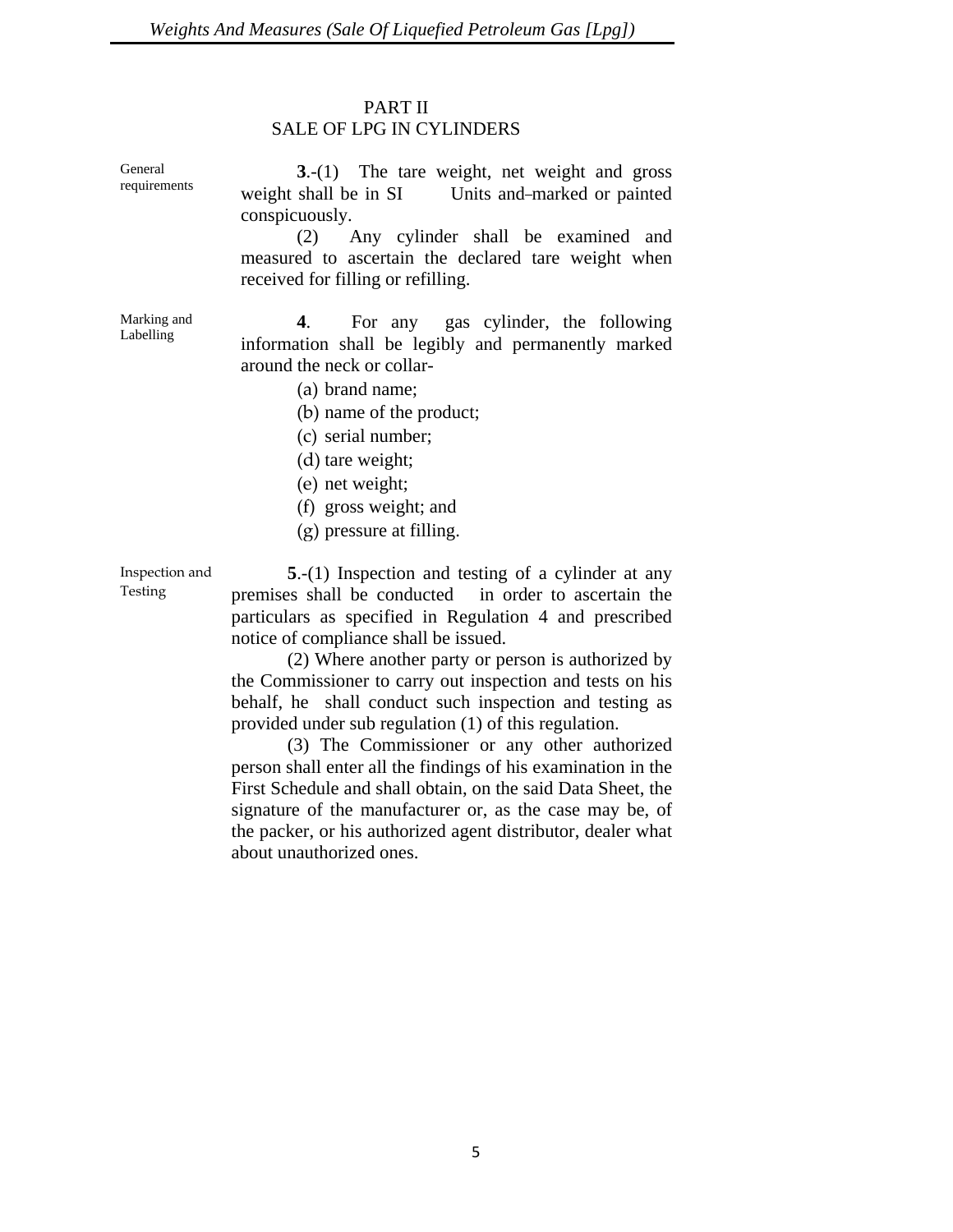Measuring instruments **6.** All dealers including retailers who selling gas in cylinders, whose information is as in regulation 4, shall maintain a measuring instrument of at least accuracy class III.

Maximum permissible error **7.** The maximum permissible error on gas cylinder shall not be greater than one percent of the declared gross weight during filling or re-filling and two percent of the declared gross weight at the retailer or wholesaler premises.

Seal **8.** Any filled LPG cylinder shall bear respective filler's seal whose sample has been submitted to the Weights and Measures Agency for registering purposes.

Rejection of Cylinders **9**. Any cylinder not conforming to all or any of the provisions of this regulation, such cylinders shall be rejected and notice shall be issued.

Penalty **10**. Any person who contravenes the provisions of these regulations shall be guilty of an offence and shall be liable to a penalty as provided for in the Act.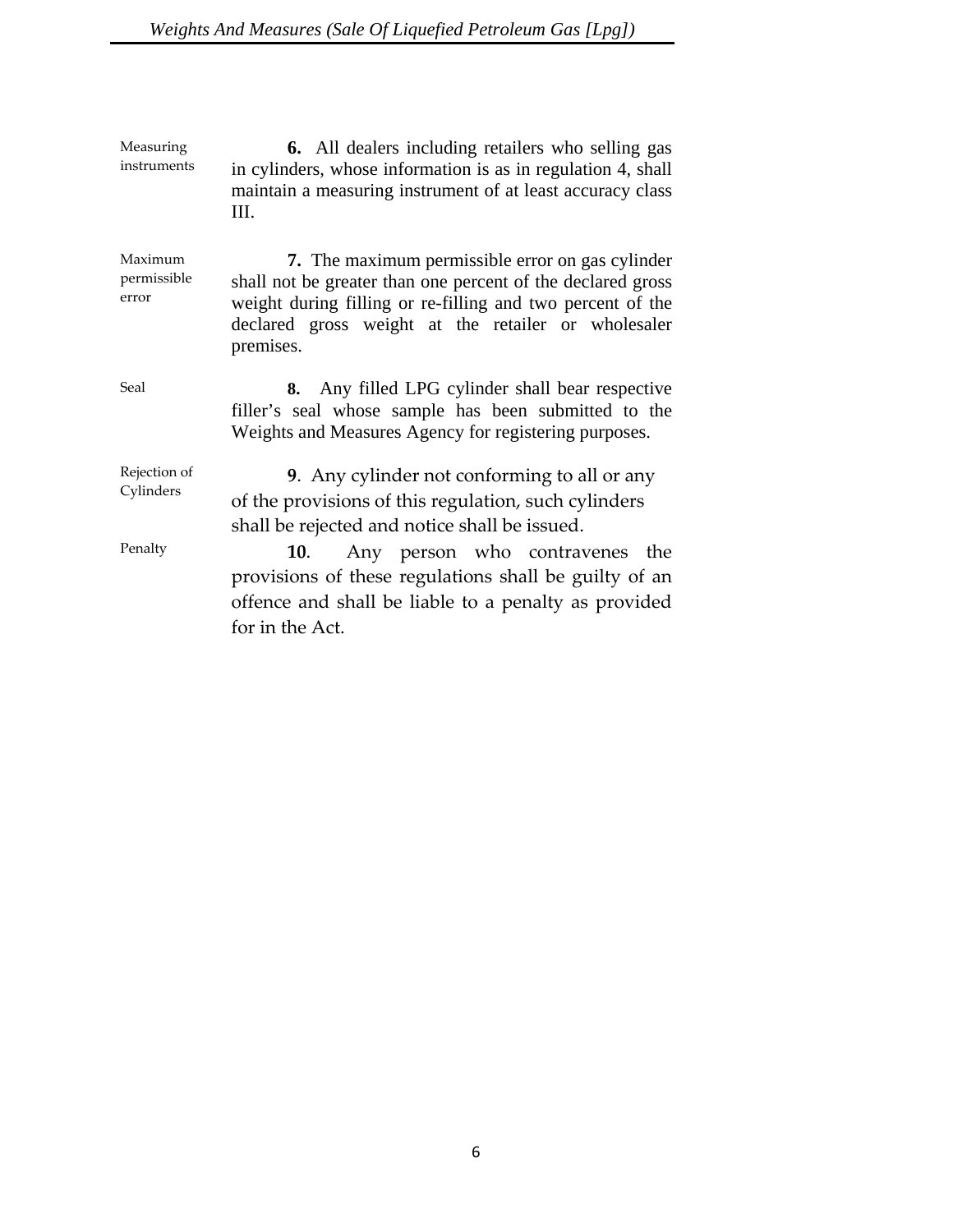## **S C H E D U LE**  $\overline{\phantom{a}}$

 $\overline{\phantom{a}}$ 





**FIRST SCHEDULE \_\_\_\_\_\_\_\_\_\_** 

**The United Republic of Tanzania The Weights and Measures Agency** 

#### **TEST DATA SHEET \_\_\_\_\_\_\_\_**

*(Made under Regulation 5(3)) \_\_\_\_\_\_\_\_\_* 

**TDS/No: 00000001** 

**Sheet Number……………………………..** 

**I .Description of applied test method** 

**……………………………………………………..……………………… …………………………………………………………………………… …………………………………………………………………………… …………………………………………………………………………… ………………………………………………………………..…… II a. Examination ………………………………………………………………………… ……………………………………………………………………………**

**……………………………………………………………………………**

**…………………………………………………………………………… ……………………………………………………** 

**b.** 

| No.                       | <b>Gross</b> | <b>Tare</b> | <b>Net</b> | <b>Declared</b> | <b>Difference</b> | <b>Tolerance</b> | Pass/ |  |  |  |  |
|---------------------------|--------------|-------------|------------|-----------------|-------------------|------------------|-------|--|--|--|--|
|                           | Weight       | Weight      | Weight     | net weight      |                   |                  | /Fail |  |  |  |  |
| a                         | b            | $\mathbf c$ | d          | $\mathbf e$     | $f=d-e$           | g                | h     |  |  |  |  |
| 1.                        |              |             |            |                 |                   |                  |       |  |  |  |  |
| 2.                        |              |             |            |                 |                   |                  |       |  |  |  |  |
| 3.                        |              |             |            |                 |                   |                  |       |  |  |  |  |
| 4.                        |              |             |            |                 |                   |                  |       |  |  |  |  |
| 5.                        |              |             |            |                 |                   |                  |       |  |  |  |  |
| 6.                        |              |             |            |                 |                   |                  |       |  |  |  |  |
| 7.                        |              |             |            |                 |                   |                  |       |  |  |  |  |
| $\overline{\mathbf{8}}$ . |              |             |            |                 |                   |                  |       |  |  |  |  |
| $\overline{9}$ .          |              |             |            |                 |                   |                  |       |  |  |  |  |
| $\overline{10}$ .         |              |             |            |                 |                   |                  |       |  |  |  |  |
| 11.                       |              |             |            |                 |                   |                  |       |  |  |  |  |
| 12.                       |              |             |            |                 |                   |                  |       |  |  |  |  |
| 13.                       |              |             |            |                 |                   |                  |       |  |  |  |  |
| 14.                       |              |             |            |                 |                   |                  |       |  |  |  |  |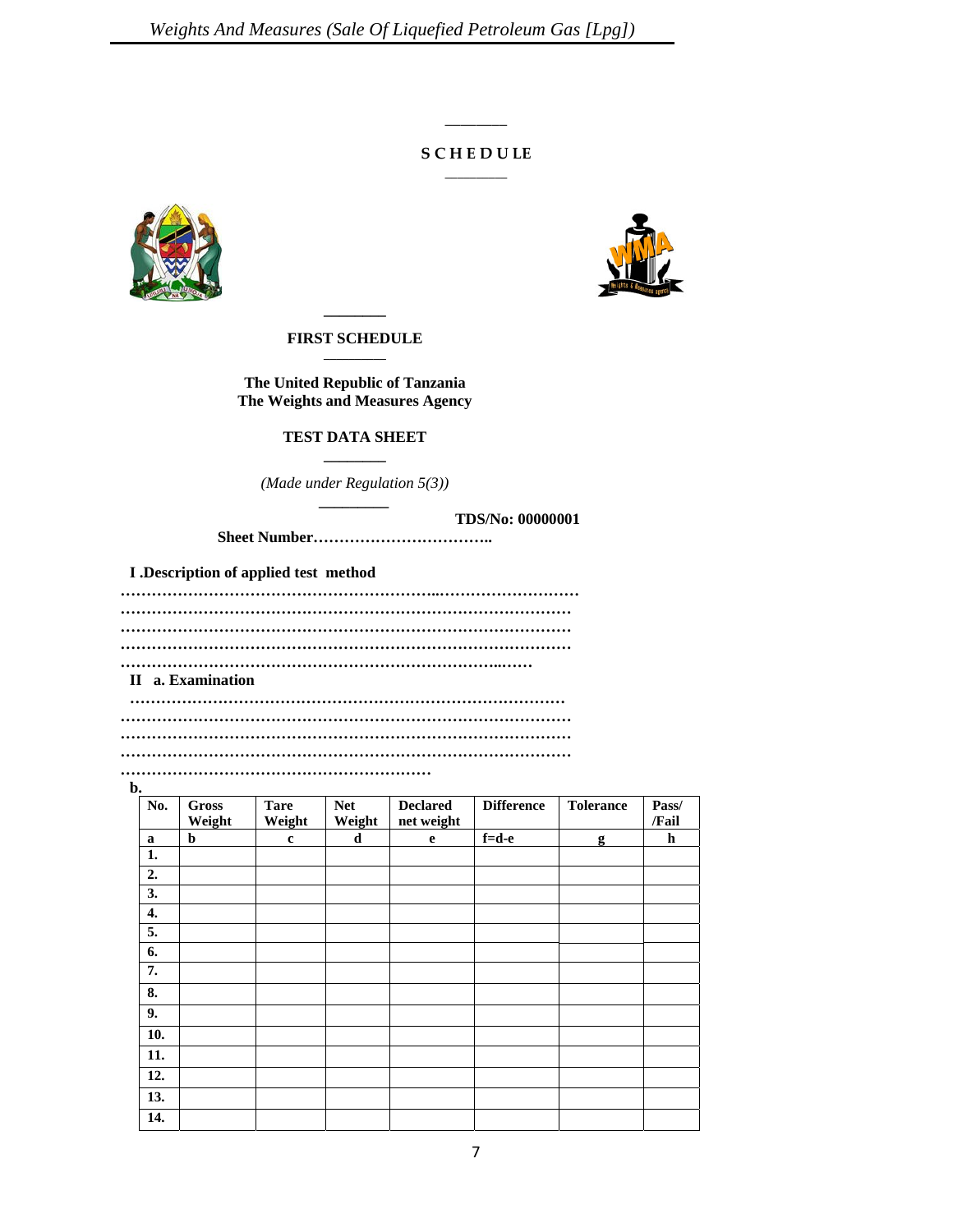| 15. |  |  |  |  |
|-----|--|--|--|--|
| 16. |  |  |  |  |
| 17. |  |  |  |  |
| 18. |  |  |  |  |
| 19. |  |  |  |  |

Signature………………… Signature……………… Date……………….. Date…………………….

Name of Inspector…….. Dealer/Agent………….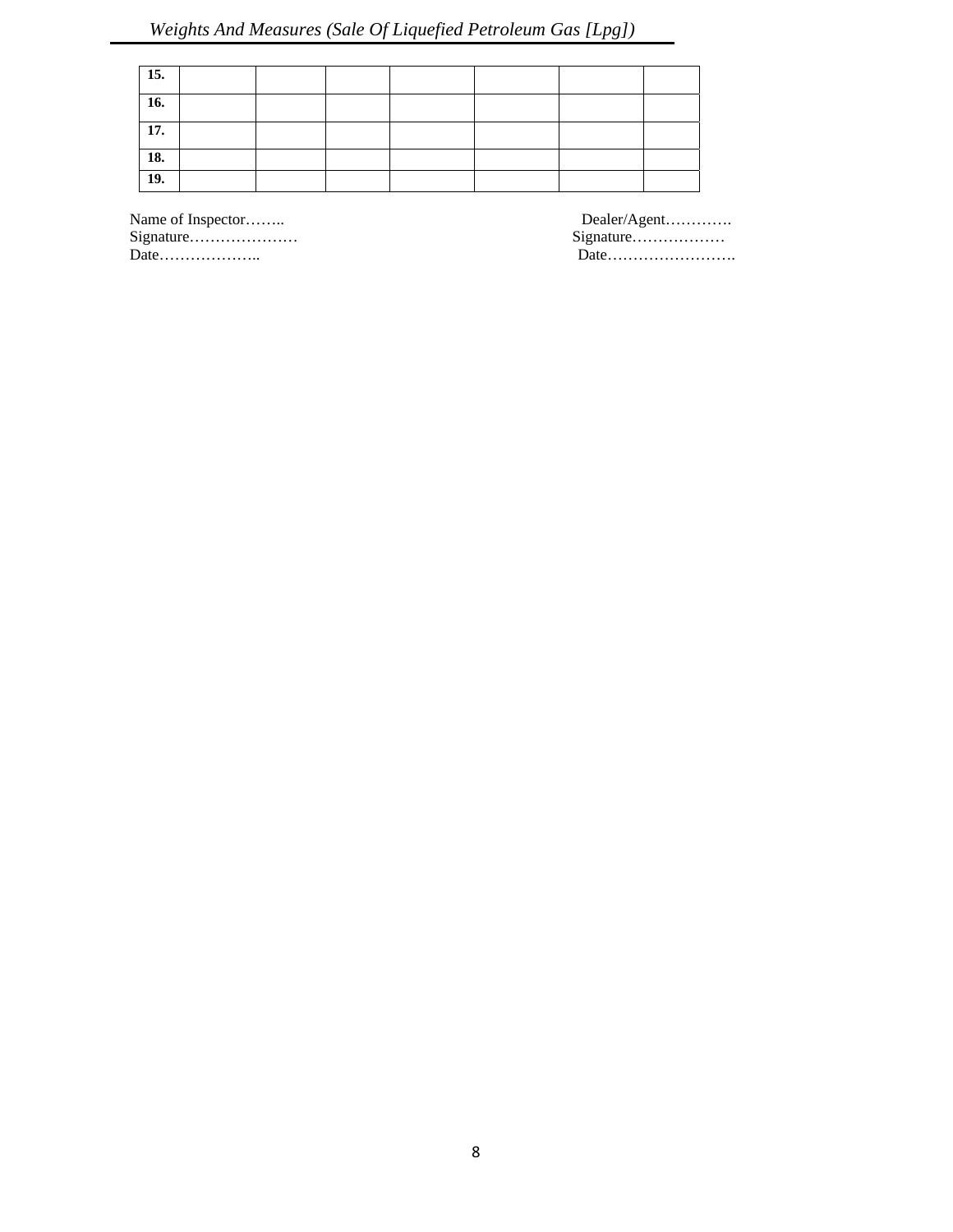



### **SECOND SCHEDULE \_\_\_\_\_\_\_\_\_**

The United Republic of Tanzania The Weights and Measures Agency

# CERTIFICATE OF LPG CYLINDER FILLING AND LABELLING

*(Made under Regulation 5(1))* 

CLPGCFL/No:00000001

To:……………………………………

Of………………………….……………...

Tel………………………………….…………

I, …………………………………………..….being Assizer of Weights and Measures do hereby certify that I have inspected and/tested the under mentioned LPG Cylinders and found to comply with the Act and Regulations

This………….……day of …..………..20…………….

Signature……….………………………………………